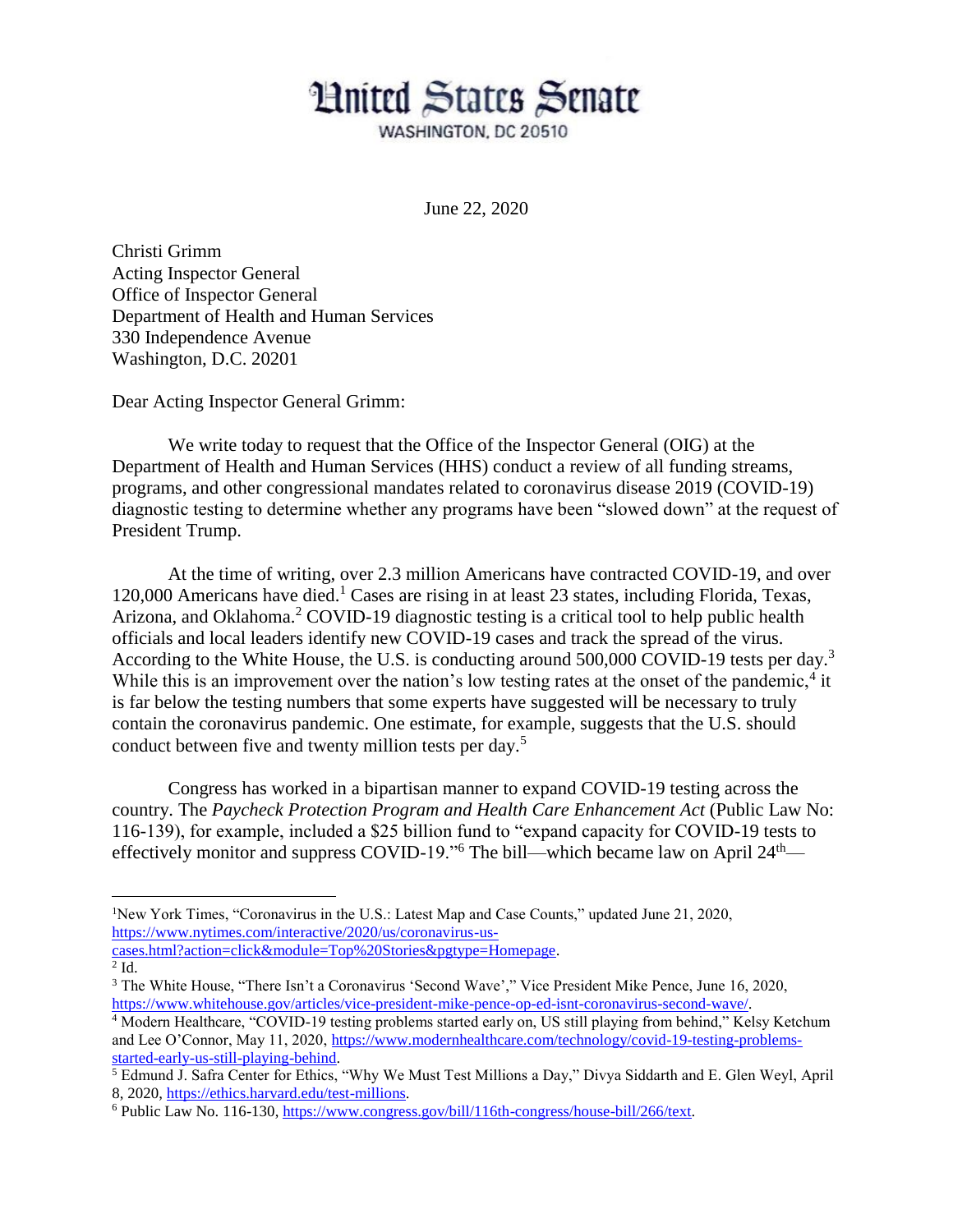included provisions requiring states, localities, territories, and tribal nations to develop COVID-19 diagnostic testing plans; establishing a grant program to boost testing in rural health clinics; and funding biomedical research to improve COVID-19 testing technology.<sup>7</sup> Acknowledging the deep-seated racial disparities in the spread and treatment of COVID-19 nationwide, Congress also required HHS to submit a report to Congress on the demographic characteristics of individuals receiving COVID-19 tests.<sup>8</sup>

It appears, however, that President Trump does not support federal efforts to expand access to COVID-19 tests and has undermined efforts to increase testing. On Saturday, the President publicly described testing as a "double-edged sword." According to the President, "When you do testing to that extent, you're gonna find more people, you're gonna find more cases." So, "I said to my people, slow the testing down, please."<sup>9</sup> These comments echoed statements that the President made in early March, when he indicated that he did not want to remove passengers from the infected Grand Princess cruise ship because "I don't need to have the numbers double."<sup>10</sup> They also echo his comments from May, when he said testing was "overrated" because "When you test, you find something is wrong with people. If we didn't do any testing, we would have very few cases."<sup>11</sup>

This statement—in which the President implies that he cares more about superficially minimizing the threat of COVID-19 than about stopping a virus that has killed nearly 120,000 of our nation's people, and that he has sought to undermine efforts to increase testing that are necessary to identify and slow viral outbreaks—is abhorrent. It also suggests that political actors in the Administration may have listened to the President and taken steps to "slow" federal initiatives designed to expand COVID-19 diagnostic testing.

Indeed, on June 1, 2020, the Administration announced that Assistant Secretary of Health Brett Giroir would be "demobilized" from his role overseeing the nation's coronavirus testing program and there would be no efforts to appoint a new head of operations.<sup>12</sup> Assistant Secretary Giroir was scheduled to leave his role by mid-June, despite the numerous challenges remaining to ramp up testing across the country.<sup>13</sup> And at the end of May, the Trump Administration released a congressionally-mandated "national testing strategy" that frustratingly shirked executive responsibility, instead placing the burden of testing onto each individual state.<sup>14</sup>

 $\overline{a}$  $7$  Id.

<sup>8</sup> Id.

<sup>9</sup> Reuters, "Trump urges slowdown in COVID-19 testing, calling it a 'double-edge sword,'" Andrea Shalal, June 20, 2020, [https://www.reuters.com/article/us-health-coronavirus-trump-testing/trump-urges-slowdown-in-covid-19](https://www.reuters.com/article/us-health-coronavirus-trump-testing/trump-urges-slowdown-in-covid-19-testing-calling-it-a-double-edge-sword-idUSKBN23S0B4) [testing-calling-it-a-double-edge-sword-idUSKBN23S0B4.](https://www.reuters.com/article/us-health-coronavirus-trump-testing/trump-urges-slowdown-in-covid-19-testing-calling-it-a-double-edge-sword-idUSKBN23S0B4)

<sup>&</sup>lt;sup>10</sup> New York Times, "Trump Says 'People Have to Remain Calm' Amid Coronavirus Outbreak," Peter Baker, March 6, 2020, [https://www.nytimes.com/2020/03/06/us/politics/trump-coronavirus-cdc.html.](https://www.nytimes.com/2020/03/06/us/politics/trump-coronavirus-cdc.html)

<sup>&</sup>lt;sup>11</sup> Politico, "Trump: Coronavirus testing may be 'overrated' and reason for high U.S. case count," Myah Ward, May 14, 2020, [https://www.politico.com/news/2020/05/14/trump-coronavirus-testing-high-case-numbers-259524.](https://www.politico.com/news/2020/05/14/trump-coronavirus-testing-high-case-numbers-259524)

<sup>&</sup>lt;sup>12</sup> NPR, "White House Coronavirus Testing Czar to Stand Down," Selena Simmons-Duffin, June 1, 2020, [https://www.npr.org/sections/coronavirus-live-updates/2020/06/01/867431135/white-house-coronavirus-testing](https://www.npr.org/sections/coronavirus-live-updates/2020/06/01/867431135/white-house-coronavirus-testing-czar-to-stand-down)[czar-to-stand-down.](https://www.npr.org/sections/coronavirus-live-updates/2020/06/01/867431135/white-house-coronavirus-testing-czar-to-stand-down)

<sup>13</sup> *Id.*

<sup>14</sup> New York Times, "'This is Not the Hunger Games': National Testing Strategy Draws Concerns," Apoorva Mandavilli and Catie Edomndson, May 25, 2020, [https://www.nytimes.com/2020/05/25/health/coronavirus-testing](https://www.nytimes.com/2020/05/25/health/coronavirus-testing-trump.html)[trump.html](https://www.nytimes.com/2020/05/25/health/coronavirus-testing-trump.html)